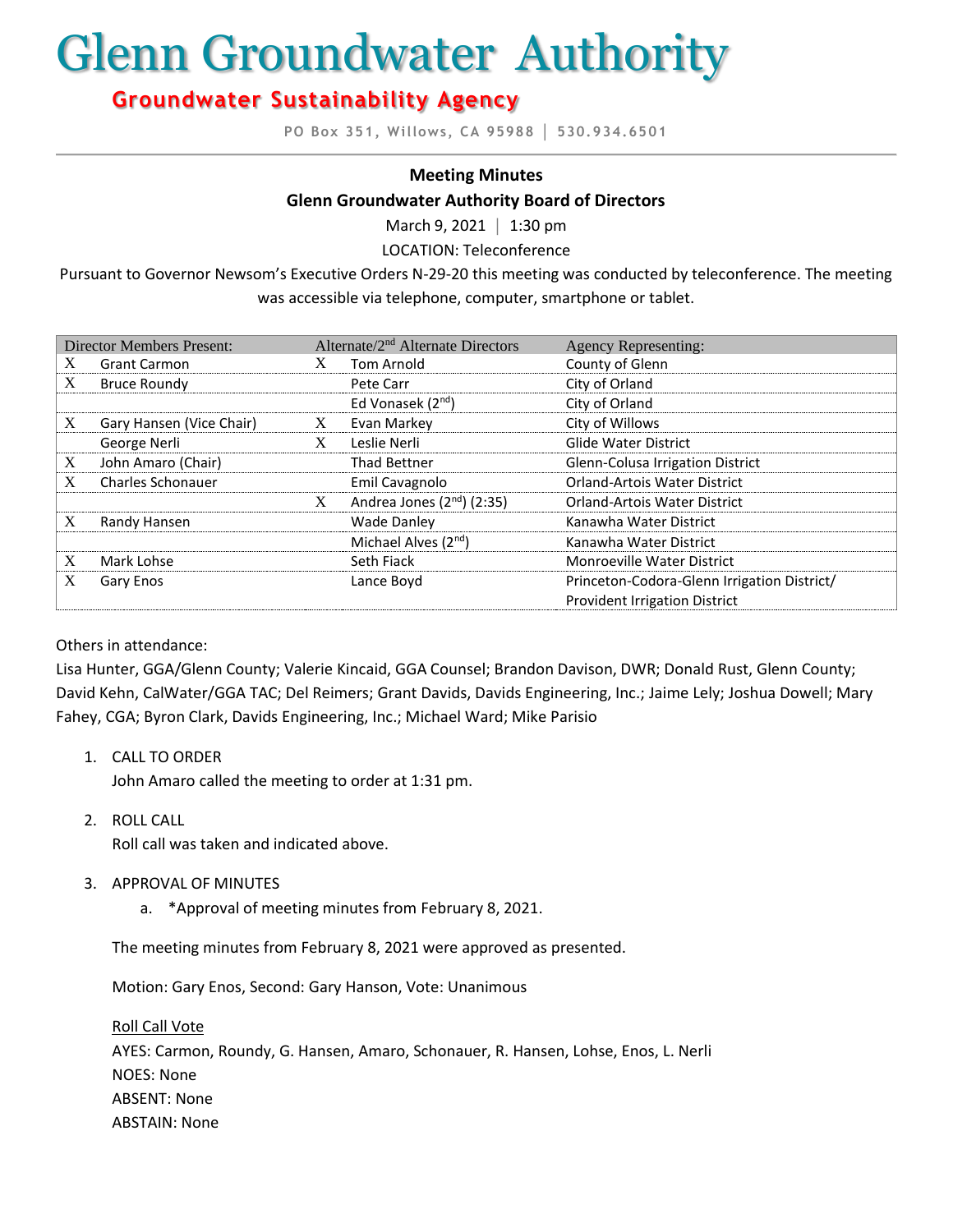4. PERIOD OF PUBLIC COMMENT None.

# 5. STAFF UPDATES

Lisa Hunter indicated a Program Manger Report is included in the meeting packet. She highlighted the Golden State Risk Management Authority trainings. She has been in contact with GoTo Meeting Support to determine the cause of the technical issues that were experienced at the February meeting. The new member on-boarding materials were developed and distributed to the new Board members. She reminded Board members that Fair Political Practices Commission Form 700s are due April 1. Ms. Hunter mailed thirteen invoices for a total of \$7,828.74 to the self-bill parcels for tax year 2020/2021 which also includes the City of Orland and City of Willows agreed upon amounts for parcels within the cities. She has communicated with Provost & Pritchard and requested a proposal to prepare the direct charge list, similar to the efforts last year. The annual audit has been finalized. Hard copies will be mailed to the member agencies and the electronic version will also be emailed to Directors, the County Auditor, and posted to the website.

#### 6. FINANCIAL REPORT

- a. \*Review and accept Monthly Activities Report.
- b. \*Review and consider approval of claims.

There was a motion to approve the Monthly Activities Report as presented.

Motion: Chuck Schonauer, Second: Randy Hansen, Vote: Unanimous

#### Roll Call Vote

AYES: Carmon, Roundy, G. Hansen, Amaro, Schonauer, R. Hansen, Lohse, Enos, L. Nerli NOES: None ABSENT: None ABSTAIN: None

There was a motion to approve the claims as submitted.

Motion: Gary Hansen, Second: Bruce Roundy, Vote: Unanimous

Roll Call Vote AYES: Carmon, Roundy, G. Hansen, Amaro, Schonauer, R. Hansen, Lohse, Enos, L. Nerli NOES: None ABSENT: None ABSTAIN: None

#### 7. REQUEST EXTENSION TO GROUNDWATER SUSTAINABILITY PLAN DEADLINE

a. \*Consider approving the draft letter to the Governor requesting an extension to the January 31, 2022 deadline to submit the Groundwater Sustainability Plans for medium and high priority subbasins.

Mr. Amaro stated this item was discussed at the last meeting. There were no questions or comments.

A motion was made to approve the draft letter to the Governor requesting an extension to the January 31, 2022 deadline to submit the Groundwater Sustainability Plans for medium and high priority subbasins.

Mr. Schonauer asked if Colusa County already sent their letter. Ms. Hunter confirmed the letter from the CGA had been sent.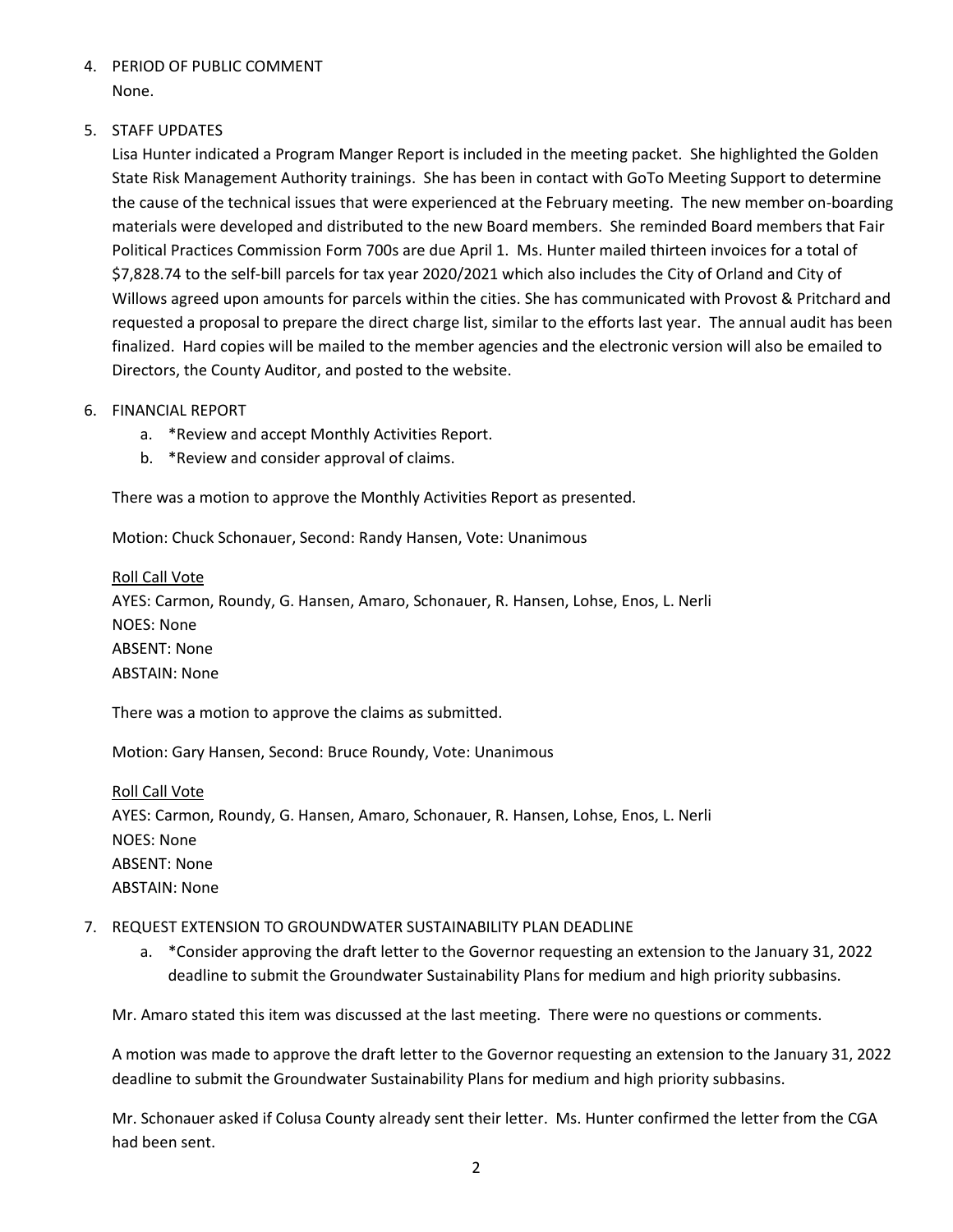Motion: Bruce Roundy, Second: Gary Enos, Vote: Unanimous

Roll Call Vote AYES: Carmon, Roundy, G. Hansen, Amaro, Schonauer, R. Hansen, Lohse, Enos, L. Nerli NOES: None ABSENT: None ABSTAIN: None

- 8. COLUSA SUBBASIN GROUNDWATER SUSTAINABILTY PLAN
	- a. Receive update on Plan development, activities, and outreach.
	- b. Receive update on GSP Development Grants (Proposition 1 and Proposition 68).
	- c. Receive update on Project Agreements.
	- d. Well Monitoring Pilot Program.
		- i. \*Consider approving or authorize the Program Manager to approve selection of program sites based on ranked application list.
		- ii. \*Consider approving the CEQA Notice of Exemption (NOE) and all costs associated with filing the notice and authorize the Program Manager to submit the NOE.
	- e. \*Review and approve approach for distribution of GSP Chapters.
	- f. Discussion on Management Areas.

Ms. Hunter mentioned updates can be found in the meeting packet and highlighted the Davids Engineering memo will be distributed once it has been finalized. She mentioned the GSP development schedule is being updated and will be shared in the near future. The updated schedule will also inform the outreach schedule. The first four chapters of the GSP will be available in early April. The GSP development team feels that releasing the four chapters at the same time will create a better overall picture. A Joint Board meeting will likely be scheduled to provide an overview of the four chapters and provide instructions on how to submit comments.

The outreach team is continuing to update social media. Member profiles and/or member agency profiles will be developed to share if the Board is not opposed. No opposition was heard.

The Administrative Record Spreadsheet containing comments that have been received is available in the meeting packet. It can also be accessed at any time by visiting the "Box" link: [https://app.box.com/s/2w5ewrd7qmw3b8ngcslbg9wlsithey40.](https://app.box.com/s/2w5ewrd7qmw3b8ngcslbg9wlsithey40)

Ms. Hunter also noted she will be providing monthly reports to Farm Bureau and she also provides updates at the NCWA (Northern California Water Association) Groundwater Taskforce Meetings.

Ms. Hunter stated the **GSP Development Grants** are invoiced quarterly and the figures in the report are the same as last month.

The **Project Agreements** summaries have been updated and are included in the meeting packet.

Mr. Amaro introduced the **Well Monitoring Pilot Program** item. Ms. Hunter stated the prioritized application list was not yet available, but requested that if the Board is comfortable, to consider authorizing the Program Manger to finalize the list based on the selection criteria that was previously discussed and included in the meeting packet. If the Board prefers to see the ranked application list, a special meeting may be needed to keep the project on track.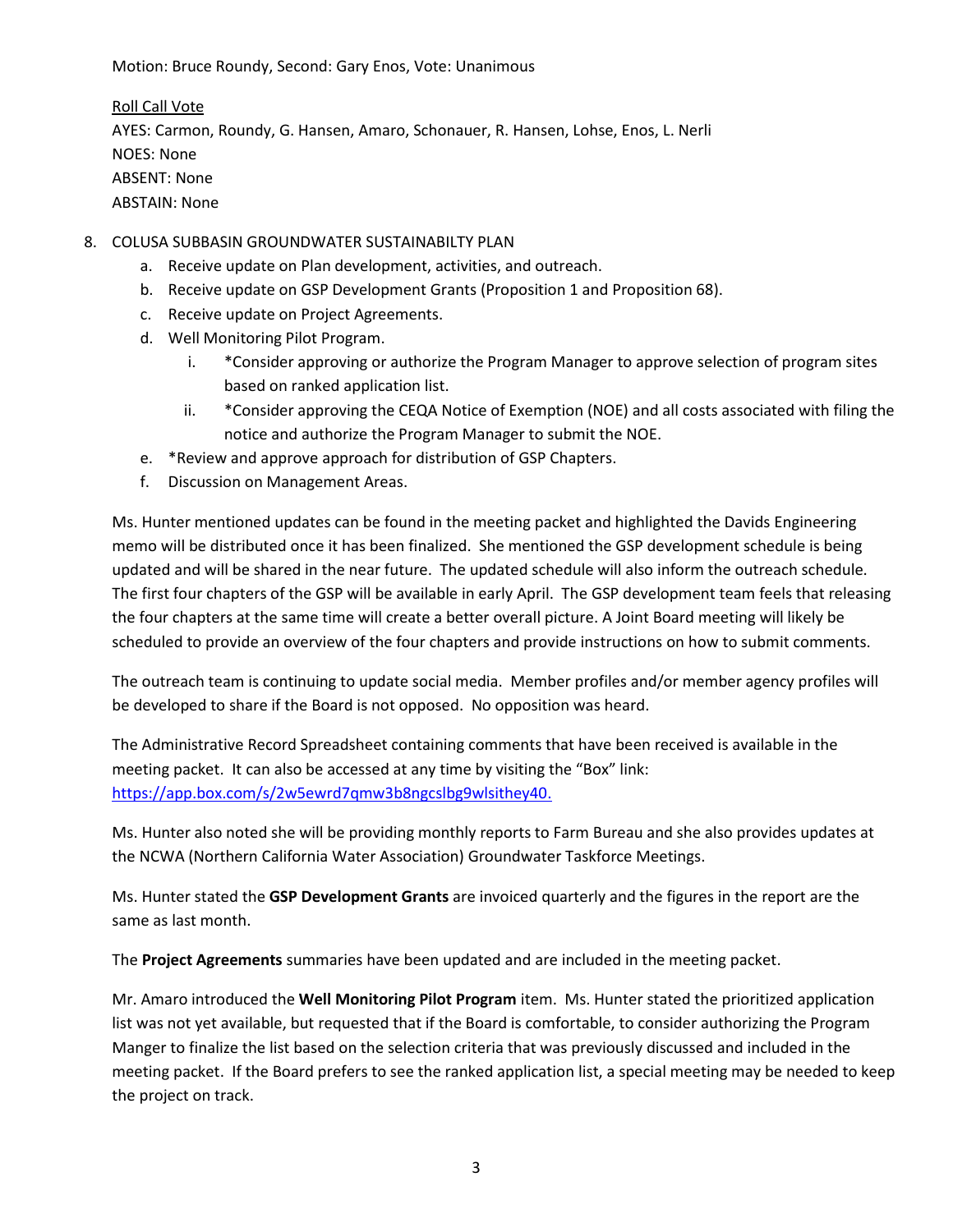A motion was made to authorize the Program Manager to approve selection of program sites based on ranked application list.

Motion: Bruce Roundy, Second: Gary Enos, Vote: Unanimous

Roll Call Vote AYES: Carmon, Roundy, G. Hansen, Amaro, Schonauer, R. Hansen, Lohse, Enos, L. Nerli NOES: None ABSENT: None ABSTAIN: None

A motion was made to approve the CEQA Notice of Exemption (NOE) and all costs associated with filing the notice and authorize the Program Manager to submit the NOE.

Motion: Bruce Roundy, Second: Gary Hansen, Vote: Unanimous

Roll Call Vote AYES: Carmon, Roundy, G. Hansen, Amaro, Schonauer, R. Hansen, Lohse, Enos, L. Nerli NOES: None ABSENT: None ABSTAIN: None

Mr. Amaro introduced the approach for the distribution of GSP Chapters. He noted the information is contained in the meeting packet. Ms. Hunter recommended Option 3 as it is the most time efficient. Mr. Amaro asked if the TAC and the Board would look at the information at the same time in Option 3. Ms. Hunter indicated this review process is intended to be for the completed draft chapters. The TAC has already provided feedback on the components contained within the chapter and the Board has generally weighed in as well. The TAC, Board, and Public would receive the review opportunity at the same time in Option 3. Mr. Carmon asked if the Board selected Option 1, would the Plan be completed in a timely enough fashion? Ms. Hunter noted she would be less confident in that approach. It would likely mean additional special TAC and Board meetings to move the components along at a rate to complete the GSP on time. Mr. G. Hansen noted he would be in favor of Option 3. Byron Clark, Davids Engineering, shared that when the compiled GSP is released in August or September, that would initiate another round of public review, including these four chapters. Grant Davids, Davids Engineering, shared the plan it to have shorter review periods for chapters as they are developed and then another review period after the GSP is compiled into a final draft document.

A motion was made to approve Option 3 as the approach for distribution of the GSP Chapters.

Motion: Chuck Schonauer, Second: Grant Carmon, Vote: Unanimous

#### Roll Call Vote

AYES: Carmon, Roundy, G. Hansen, Amaro, Schonauer, R. Hansen, Lohse, Enos, L. Nerli NOES: None ABSENT: None ABSTAIN: None

There was no discussion on the **Management Areas** (MA) item.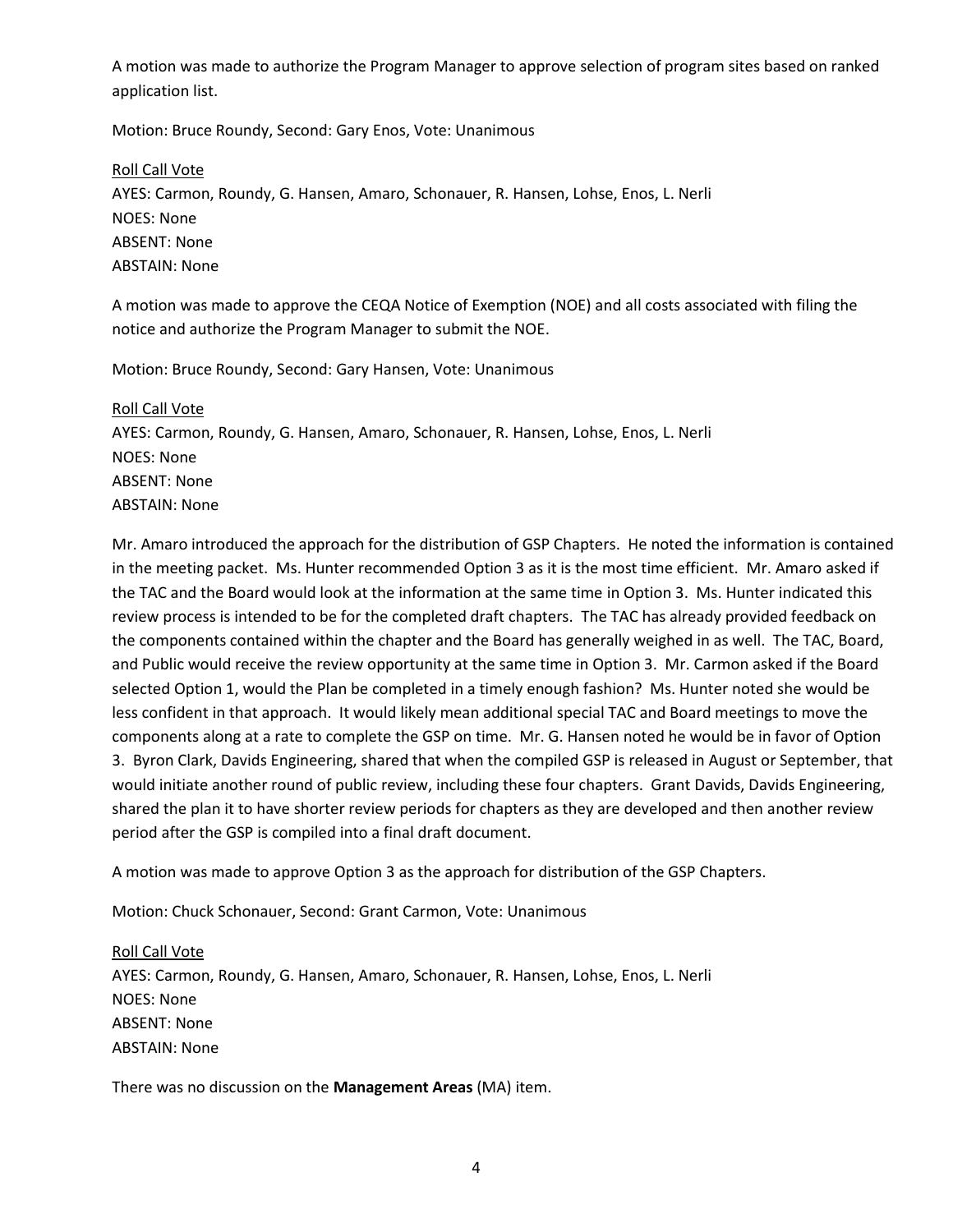- 9. THE NATURE CONSERVANCY AND DEPARTMENT OF WATER RESOURCES FLOOD-MAR MULTI-BENEFIT RECHARGE PILOT PROJECT
	- a. Receive update on project activities.
	- b. \*Consider approving partnership to with The Nature Conservancy and Department of Water Resources on the Flood-MAR Multi-benefit Recharge Pilot Project.
	- c. \*Consider appointing an ad hoc committee to develop a workplan with The Nature Conservancy on the Multi-benefit Recharge Pilot Project.

Ms. Hunter reviewed the synopsis in the meeting packet. Legal Counsel and staff met with DWR and TNC to better understand the program and the potential role of the GSA. It was also confirmed that only surface water would be utilized for recharge purposes; groundwater pumping would not occur under this program. She suggested that an ad hoc committee could be formed to help develop a workplan which would outline the program and the role of the GSA. Ms. Kincaid added the role of the GSA is essentially facilitation and to be the lead agency for the NOE (Notice of Exemption). The agreements are directly between TNC and the landowner. These types of projects could be included in the Projects and Management Actions chapter of the GSP. If the GGA chooses to move forward with a partnership, the ad hoc committee could oversee the process, develop the NOE, bring it back to the Board for approval, and do any necessary outreach to recruit landowners.

A motion was made to approve a partnership to with The Nature Conservancy and Department of Water Resources on the Flood-MAR Multi-benefit Recharge Pilot Project.

Motion: Gary Enos, Second: Bruce Roundy, Vote: Unanimous

Roll Call Vote AYES: Carmon, Roundy, G. Hansen, Amaro, Schonauer, R. Hansen, Lohse, Enos, L. Nerli NOES: None ABSENT: None ABSTAIN: None

Mr. Amaro and Mr. Roundy stated their support for this program.

Mr. Amaro asked if there were any volunteers that would like to serve on the ad hoc committee. Mr. Roundy asked if there is a need for the ad hoc committee now or should it be a committee in the future. Ms. Kincaid indicated she expects the committee would not need to meet immediately and estimates the committee would likely meet only once or twice and guide the outreach process, develop the scope of work for the program, and develop the NOE, which would be brought to the Board for approval.

Mr. Schonauer suggested that Emil Cavagnolo would be a good fit for the committee. Mr. Enos volunteered to be on the committee. Ms. Nerli asked if membership could only be Board members. Ms. Kincaid indicated the committee could be up to three Board members. It could also be opened up to others if the Board desires. Mr. Roundy and Mr. Amaro volunteered to participate.

A motion was made to appoint Gary Enos, Bruce Roundy, and John Amaro to serve on an ad hoc committee to develop a workplan with The Nature Conservancy on the Multi-benefit Recharge Pilot Project.

Mr. G. Hansen (Vice Chair) assumed responsibilities to run the meeting in Mr. Amaro's absence.

Motion: Gary Hansen, Second: Bruce Roundy, Vote: Unanimous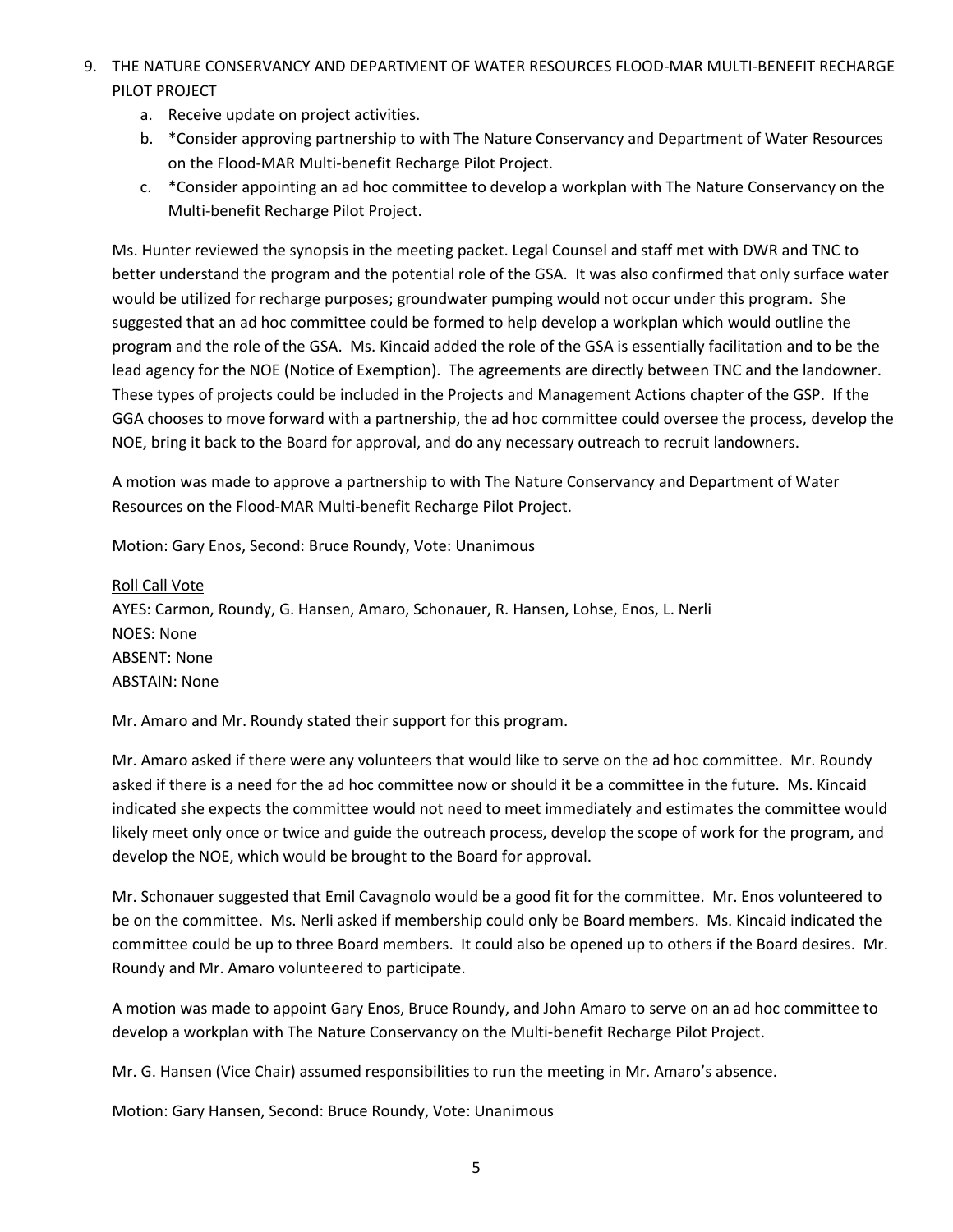Roll Call Vote AYES: Carmon, Roundy, G. Hansen, Amaro, Schonauer, R. Hansen, Lohse, Enos, L. Nerli NOES: None ABSENT: None ABSTAIN: None

(Mr. Amaro returned at the end of the Roll Call Vote). Mr. G. Hansen passed the Chair responsibilities to Mr. Amaro.

10. \*CONSIDER APPOINTING AN AD HOC COMMITTEE TO DEVELOP A FISCAL YEAR 2021/2022 DRAFT BUDGET Ms. Hunter noted past practice has been to have an ad hoc committee to help develop a draft budget. The responsibility would also include reviewing and recommending the property-related fee for the upcoming fiscal year. Mr. Roundy asked if the Executive Committee was involved in this process last year. Mr. G. Hansen stated John Viegas, Leslie Nerli, and Gary Hansen were the committee members last year and he would be happy to serve again. Ms. Nerli and Grant Carmon also volunteered to participate.

A motion was made to appoint Grant Carmon, Leslie Nerli, and Gary Hansen to serve on the budget ad hoc committee.

Motion: Bruce Roundy, Second: Randy Hansen, Vote: Unanimous

Roll Call Vote AYES: Carmon, Roundy, G. Hansen, Amaro, Schonauer, R. Hansen, Lohse, Enos, L. Nerli NOES: None ABSENT: None ABSTAIN: None

# 11. COMMITTEE UPDATES

- a. Executive Committee
	- i. CGA/GGA Joint Executive Committee
- b. Stakeholder Engagement Committee
- c. Technical Advisory Committee

Mr. Amaro stated the **Executive Committee** and the **Stakeholder Engagement Committee** have not met since the last meeting and have nothing to report.

David Kehn, the TAC representative to the GGA Board, provided the **Technical Advisory Committee** report. The two main topics at the Joint TAC meeting were sub-area water budgets and Minimum Thresholds and Measurable Objectives. The TAC meeting slides are included in the packet and he highlighted slides 7 through 9. These slides capture the modeling process and portfolio of water uses in the water budgets. The Sustainable Management Criteria discussion included Minimum Thresholds, which is the level you do not want to cross or you are in violation of the GSP, and the Measurable Objective, which is intended to be a reasonable goal of where the basin should be. One way to choose thresholds is to look at the actual groundwater levels. Another way is to consider well infrastructure, independent of the water levels. The consultants are proposing a hybrid approach. The Undesirable Result would be a certain percentage of wells that fall below that level, which will be brought to the Board in the form of a recommendation at a later date.